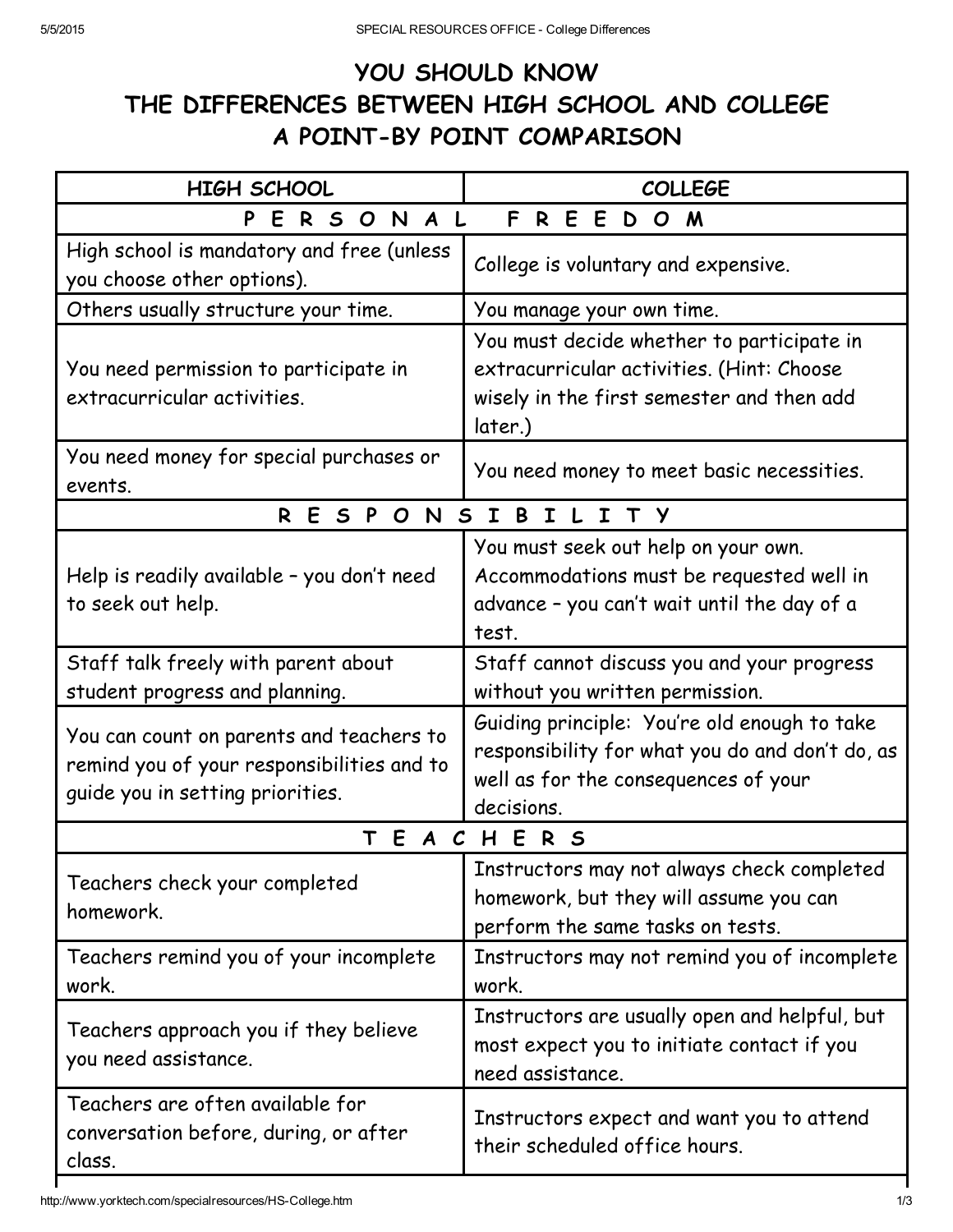I

|  |  |  |  |  |  |  |  |  |  |  |  |  | T E A C H E R S ( c o n t ' d ) |  |  |
|--|--|--|--|--|--|--|--|--|--|--|--|--|---------------------------------|--|--|
|--|--|--|--|--|--|--|--|--|--|--|--|--|---------------------------------|--|--|

| Teachers have been trained in teaching<br>methods to assist in imparting knowledge<br>to students.                               | Instructors have been trained as experts in<br>their particular areas.                                                                                                                                                                                                           |
|----------------------------------------------------------------------------------------------------------------------------------|----------------------------------------------------------------------------------------------------------------------------------------------------------------------------------------------------------------------------------------------------------------------------------|
| Teachers present material to help you<br>understand the material in the textbook.                                                | Instructors may not follow the textbook.<br>Instead, to amplify the text, they may give<br>illustrations, provide background information,<br>or discuss research about the topic you are<br>studying. Or, they may expect you to relate<br>the classes to the textbook readings. |
| Teachers often write information on the<br>board to be copied in your notes.                                                     | Instructors may lecture nonstop, expecting<br>you to identify the important points in your<br>notes. When instructors write on the board,<br>it may be to amplify the lecture, not to<br>summarize it. Good notes are a must.                                                    |
| Teachers impart knowledge and facts,<br>sometimes drawing direct connections<br>and leading you through the thinking<br>process. | Instructors expect you to think about and<br>synthesize seemingly unrelated topics.                                                                                                                                                                                              |
| Teachers often take time to remind you<br>of assignments and due dates.                                                          | Instructors expect you to read, save, and<br>consult the course syllabus (outline); the<br>syllabus spells out exactly what is expected<br>of you, when it is due, and how you will be<br>graded.                                                                                |
| E.<br>Τ                                                                                                                          | S T<br>$\mathsf{s}$                                                                                                                                                                                                                                                              |
| Testing is frequent and covers small<br>amounts of material.                                                                     | Testing is usually infrequent and may be<br>cumulative, covering large amounts of<br>material. You, not the instructor, need to<br>organize the material to prepare for the<br>test. A particular course may have only 2 or<br>3 tests in a semester.                            |
| Makeup tests are often available.                                                                                                | Makeup tests are seldom an option; if they<br>are, you need to request them.                                                                                                                                                                                                     |
| Teachers frequently rearrange test<br>dates to avoid conflict with school<br>events.                                             | Instructors in different courses usually<br>schedule tests without regard to the<br>demands of other courses or outside<br>activities.                                                                                                                                           |
| Teachers frequently conduct review<br>sessions, pointing out the most important                                                  | Instructors rarely offer review sessions, and<br>when they do, they expect you to be an active                                                                                                                                                                                   |

 $\mathbf l$